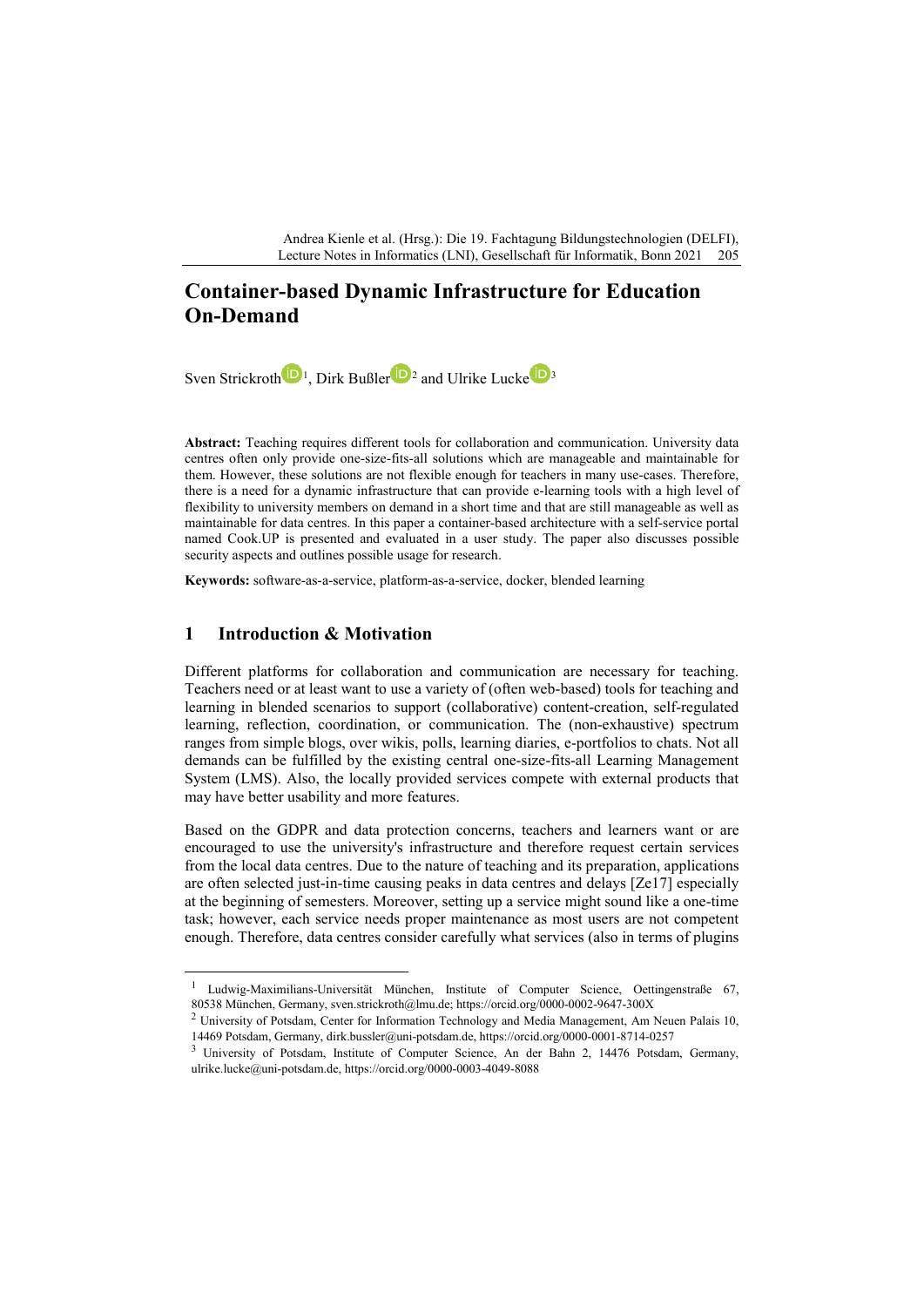for LMS) they officially provide, because these need to be maintained for a longer period. This demand for innovation collides with the legitimate interest of data centres in the stable operation of its services [KLL17].

Hence, there is a need for dynamic infrastructure providing a wide range of software that on the one hand provides a high level of flexibility in education on demand. On the other hand, from the perspective of the data centre, there is also a strong need for automatisms and scalability. In order to fill this gap, we propose a container-based architecture for the automated demand-oriented provisioning of web-based services for university members.

The remainder of this paper is organized as follows: The paper begins with a presentation of the state of the art. It then describes the requirements for such an approach and details of the architecture. Then, security aspects are discussed and a user evaluation is presented. The paper concludes with a discussion, a summary, and an outlook.

# **2 State-of-the-Art**

An easy approach for simple web applications would be to encourage the users to use a shared webspace provided by the data centres (not all provide web space any more for various reasons, e.g., University Potsdam). However, not all requested applications are simple (e.g., PHP-based) but require at least a database (relational or special ones such as MongoDB) or are Node.js-based (e.g., RocketChat) and, thus, require the installation of further software on a server. In addition, this approach does not scale for a growing number of applications or individual applications that suddenly become more heavily used.

As outlined in the introduction, LMS are often extendable using plugins and there exist a wide range of different plugins.<sup>[4](#page-1-0)</sup> However, deciding whether to install a plugin is not an easy task, because as soon as it is installed, it needs to be maintained and users also want support for it. Moreover, all installed plugins run in the context of the LMS and, therefore, a "misbehaving" plugin can cause severe damage to the whole LMS. Instead of using a plugin, there are standards such as IMS Learning Tools Interoperability (LTI, cf. [Bo11, OT17]) that allow to integrate external services without the need to install additional plugins, however, these also need to be hosted somewhere and only "few" applications support such learning specific standards.

There are general approaches such as wiki farms [Ar09] which are provided by university data centres; however, such one-size-fits-all solutions don't provide much flexibility to the users or are mostly optimized for automation on the provider side: Teachers are often not granted admin permissions on the system and the customization and installation of

<span id="page-1-0"></span> $4$  e.g., Moodle: <https://moodle.org/plugins/> lists more than 1,800 publicly available plugins, last accessed 2021-03-17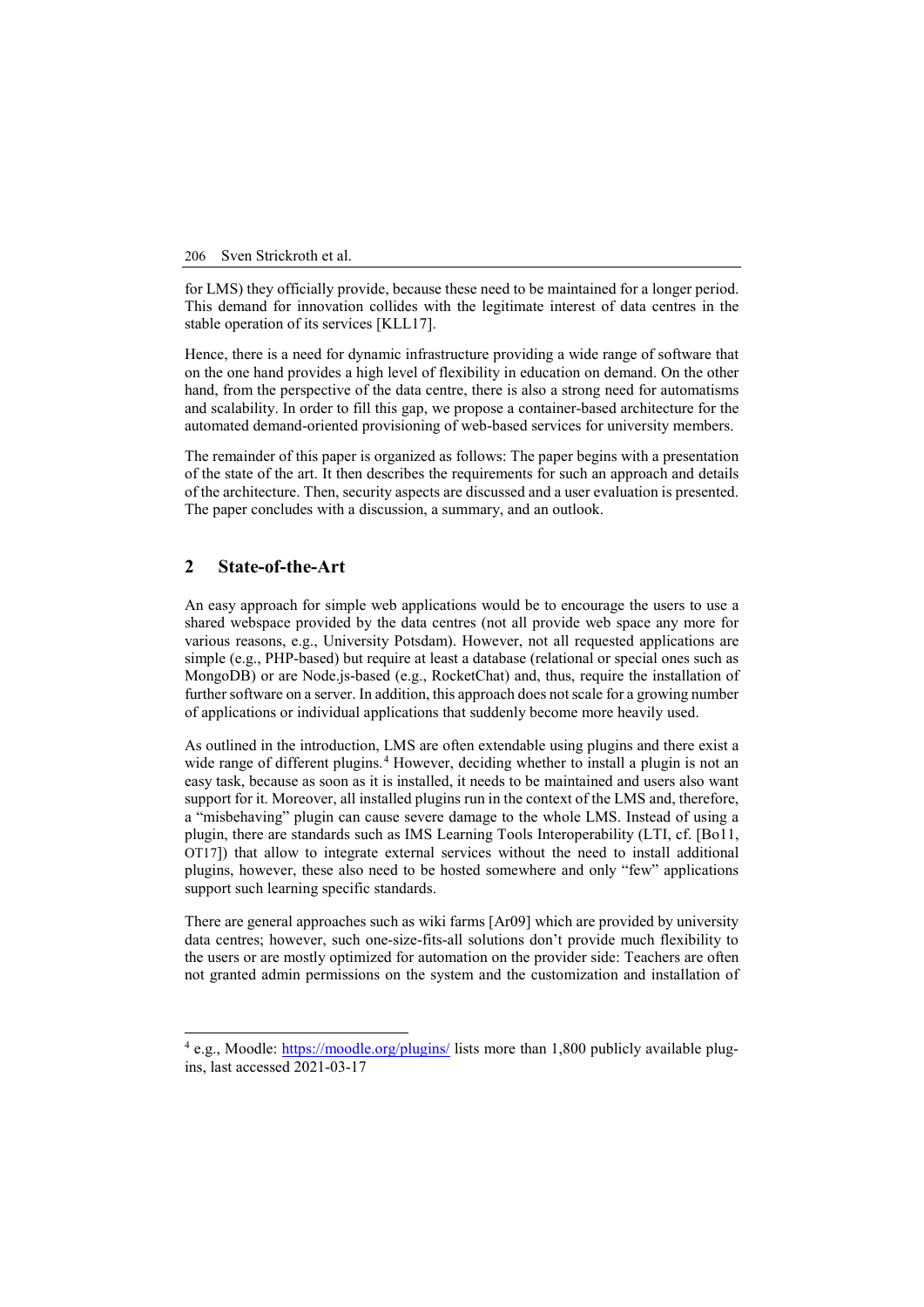plugins is not possible or needs to be requested individually (as discussed above). Moreover, various types of software are requested which cannot be easily farmed.

Other approaches would be to deploy multiple services on a single server (possible threat to all installed services in case of a security incident), setting up new separate virtual machines (VM), or using container-based technologies (such as Docker). Data centres often provide VM housing for university members. However, one major problem here is that not everyone can administrate a server professionally. Therefore, centrally managed solutions are required. [Doe11] proposed setting up VMs (in the cloud) with a specific LMS automatically on request of teachers that can then be used exclusively. Still, all separate VMs usually contain many unrelated daemons (e.g., sshd, ntpd, …) and need to be kept up to date in terms of security updates – either manually or using some automatisms on each server (e.g., Puppet or Ansible; often there are only automatisms for the operating system, require manual development and do not scale for heterogeneous environments). Container-based technologies are already used for short-lived tasks such as automatic assessment of student programming solutions (e.g., [SHS15]), micro-services in data centres (e.g., [LCH14]), and can to a certain degree automatically managed in terms of deployment, scalability (e.g., using Mantl, Rancher, Kubernetes, …) and upgrading by design (disposable containers with centrally managed images). Also, containers are lightweight compared to whole VMs as they (should only) contain required binaries/ libraries for a service and, therefore, require less storage and memory. Moreover, there exists a quasi-standard for describing container images (so-called Dockerfiles) and repositories. However, the process of the initial setup for a service requires manual intervention.

In summary, all these approaches cause significant overhead for operating/maintaining, are not flexible enough, require a high number of virtual machines, or cannot be updated easily. The following approach tries to address these issues.

### **3 Requirements for a Flexible Self-Service Platform**

As a first step to close the gap for getting flexible platforms for teaching, a qualitative interview study comprising 14 faculty members of four different universities in Germany was conducted [Ze17]. Participants were potential users (university teachers, academic staff) and system administrators. In the semi-structured interviews, participants were asked for the current application process, duration from the request to the first login, and problems with the current process as well as the usage of the provided services. The results show that, e.g., setting up a blog software is indeed still a manual process as outlined above, responsible persons in the data centre are not always clear, that an overview of existing/available IT services is missing, that services are not always deployed or modified in a timely manner for being usable for the concrete teaching scenario, and that there is a need for automatisms to cope with the demand for new services.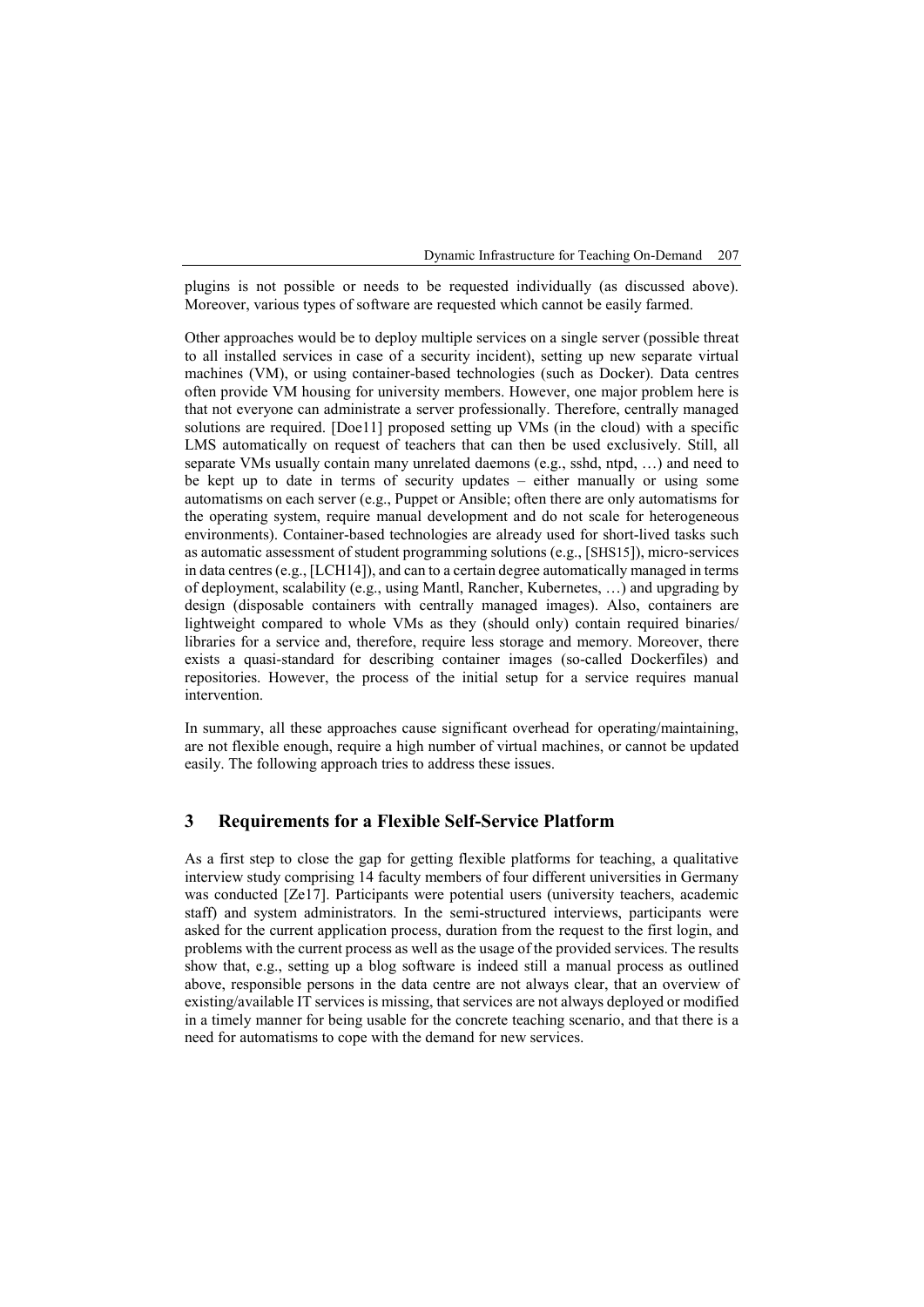Based on the interviews, functional and non-functional requirements from different perspectives were deduced. The key requirements for requesting a service are:

- for *users*: minimize time-consuming reconciliations, get full access rights to interact with the service, easy start and maintenance of services, online requests with the ease of an e-commerce order, convenience and user experience comparable to commercial services.
- for *deployers*: identify the duration of operations and service responsibility at all times, introduce new services from official program sources, introduce new service versions from official program sources for constant updates.
- for *providers*: subordinate user services to the university domain scheme, utilization of the existing infrastructure to run additional services, re-using existing official service descriptions as a basis for new and for updating existing services.

More detailed requirements and their prioritization can be found in [Ze17]. These requirements were taken as an empirical foundation when designing the architecture of our proposed approach.

## **4 Implementing own Tool Sets as Recipes in Cook.UP**

As Fig. 1 illustrates, Cook.UP consists of 5 components: the Cook.UP frontend (based on Angular), the Cook.UP backend (based on Node.js, Express.js and a database), container management software and HTTPS "router" (Rancher and Tr**æ**fik), Catalog Repository, and a file storage on a network file system (NFS) server. The Cook.UP front-end can be used by university members with their central account via Shibboleth Single Sign-on.



*Fig 1: Architectural diagram of Cook.UP*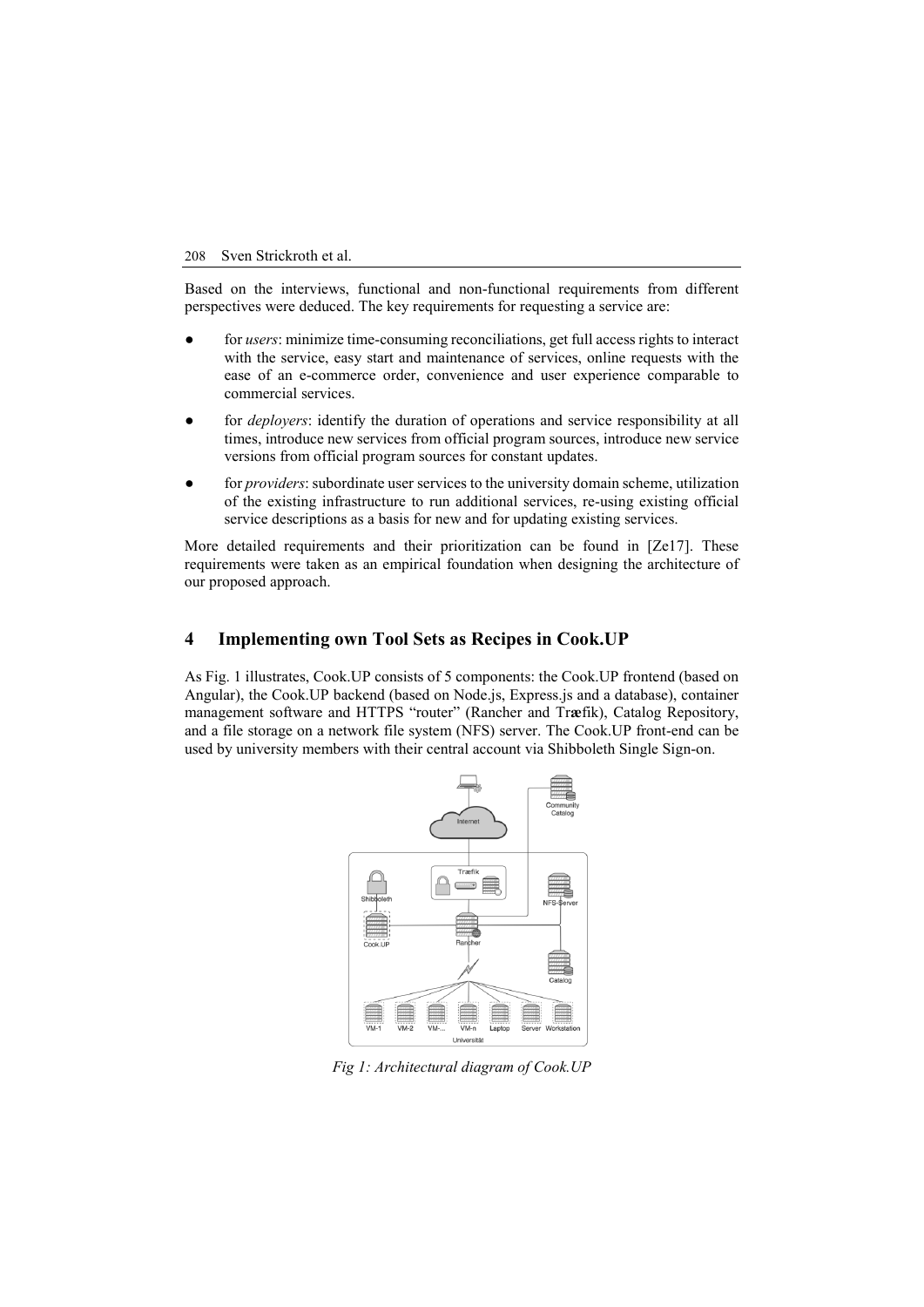In the main view, predefined so-called recipes for deployable services are provided, as depicted in Fig. 2. After selecting a service, the user is asked for a subdomain to be used, an optional starting date, the expiration date (at the moment a maximum of 3 months before and after the current semester, for security reasons; cf. section 5) as well as service specific data such as an initial password for the service. The view also lists all active services, allows to pause, update, or delete services. Furthermore, the user front-end provides web-based command-line shell access to the container for advanced users.



*Fig. 2: Cook.UP front-end showing examples of possible recipes for web-based services to be deployed*

All interactions with the front-end are forwarded to the Cook.UP backend via a RESTful API. The backend is responsible for the containers' life cycle, their association to the university members, unique service names and corresponding container volumes (stored on NFS), permission management, and communication with the container manager Rancher. When a new service is requested, it is stored in the database and in a queue for asynchronous bulk actions. The containers are automatically deployed and managed by Rancher. As soon as the service is created and available an email is sent to the requesting user. The Cook.UP backend is also responsible for periodic checks for expired services that are automatically stopped and deprovisioned as well as performing the update process of services.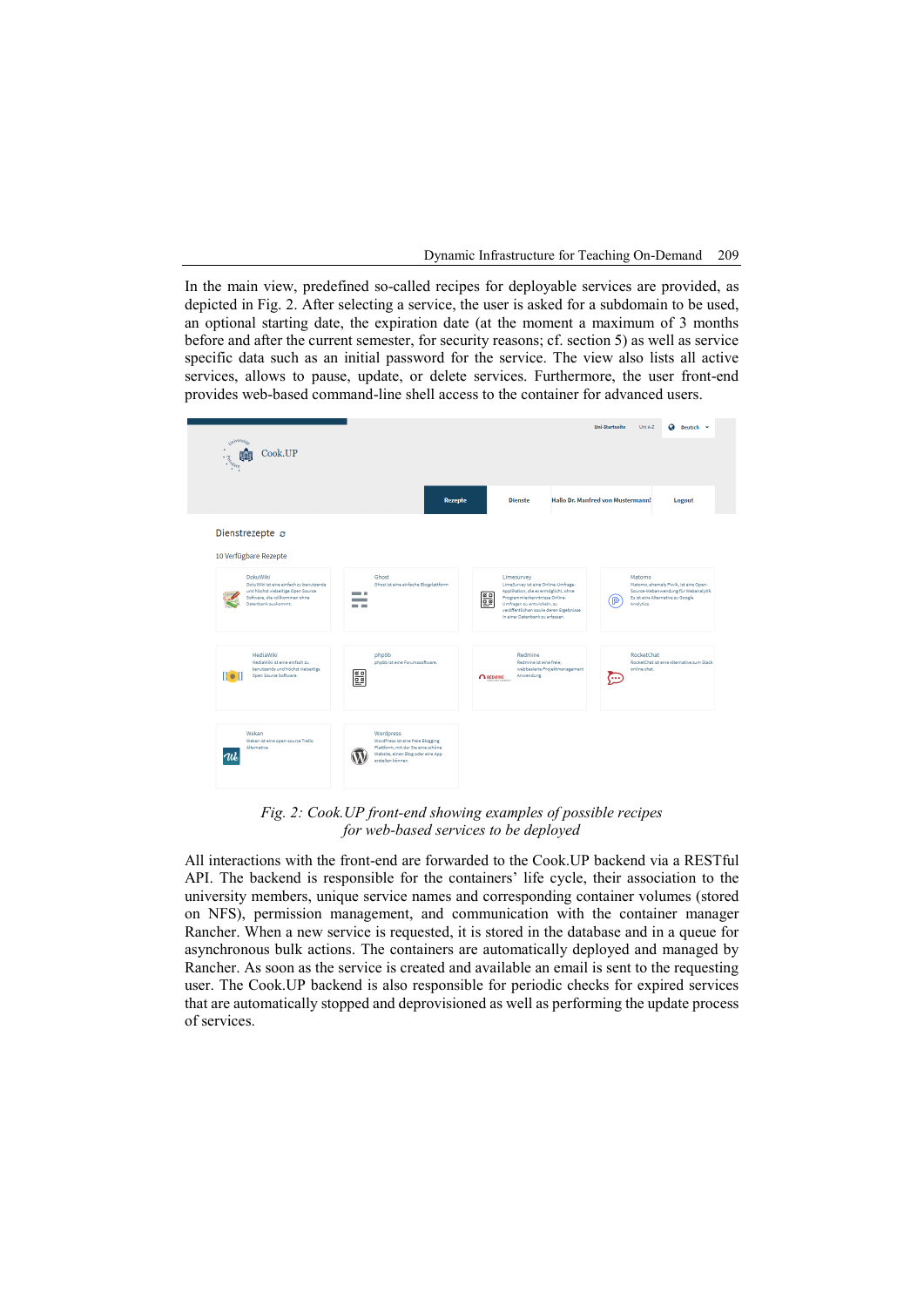Based on a comparison of existing container management platforms [Ze17], Rancher was selected because it is open source, is under active development, professional support is available, allows to combine an on-premises resources (bare-metal and VMs) with external cloud providers, supports small and growing set-ups, and supports different container management backends (such as Cattle, Kubernetes, and Docker Swarm) in a single platform with a central API. Tr**æ**fik is used as an HTTP router/load balancer because this software is also open source and has built-in support for Rancher. Moreover, the front and backend are designed to run in containers on the very same infrastructure.

The available services need to be defined in a YAML format and are stored in Git-based a central catalogue repository together with docker-compose or rancher-compose files. These files describe how the containers are automatically created and what different helper-services need to be composed for a service (e.g., the blogging software WordPress consists of the WordPress web-application, a web server, and a database). Therefore, these descriptions can be seen as recipes that can be automatically executed for setting up a service including its configuration, runtime-environment, data storage etc. The proposed template format [Ze17] is based on the one used by Rancher whereas specific variables (e.g., service/subdomain name or initial password) are automatically filled in by Cook.UP before handing to Rancher. In addition to the internal repository, a community driven catalogue can be used, too. Due to security considerations (cf. later section) a private actively maintained repository should be preferred – still, the community driven catalogue can be used as a basis. Currently there are recipes for WordPress, Ghost (blog service), DokuWiki, MediaWiki, LimeSurvey, phpbb, RedMine, RocketChat, and Wekan (Trello alternative; cf. Fig. 2).

# **5 Security Considerations**

For privacy reasons, productive services need valid server certificates and proper isolation against each other. The first version of the Cook.UP prototype used a single domain with a separate path for each service based on the service name. This, however, has security implications as all services share the same origin in the browser and, thus, could access all cookies for reading and writing. The final solution uses separate subdomains for each service, e.g. https://<servicename>.farm.university.tld. Still, a registration on the Public Suffix List<sup>[5](#page-5-0)</sup> for \*.farm.university.tld needs to be considered for proper separation of the origin. Tr**æ**fik supports the automated application and deployment of Let's Encrypt certificates for sub domains, however, these certificates are discouraged by the German Research Network (DFN) and did not work reliably in the first place with Tr**æ**fik. Since the DFN certificate authority doesn't provide an API for automatically issuing certificates, a good final solution without using wildcard certificates (which should be avoided and were not available until 2020) is still an issue.

<span id="page-5-0"></span> <sup>5</sup> https://publicsuffix.org/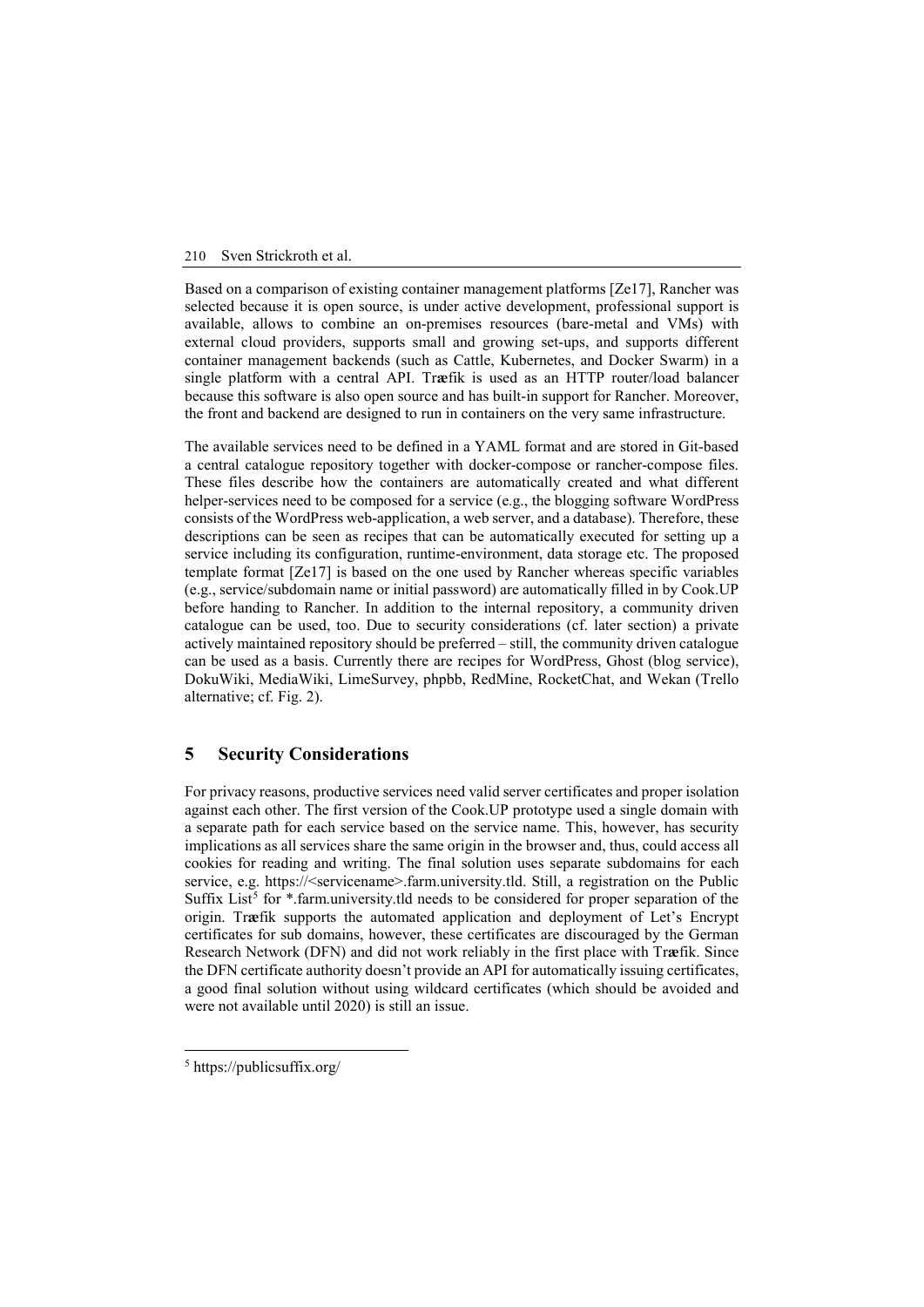A major security aspect is to keep the software up to date. Regarding the included application software, some tools such as WordPress come with a built-in automated updater. However, there were cases in which these did not work accordingly or were manually disabled. Docker containers often also include a "full" lightweight Linux system with specific applications/libraries (e.g., the web server) that need to be kept up to date. In general, the longer a container is alive, the more important are such updates (likely). As an easy mitigation against possible security vulnerabilities the services have a defined maximum lifetime of one semester (plus pre and post phase). This is not an optimal solution yet. To mitigate automated attacks from the Internet, Cook.UP could be extended to restrict access to services to the internal University network that is also accessible using VPN by default. Here, other expiration rules could apply compared to public services. As containers were invented to be disposable, one could think that just rebuilding the contains and keeping the data volumes might be an easy solution. There are two issues to be considered: On the one hand, this does not work automatically if manual changes outside the persistent volume were made using the shell access. A solution could be to disable the shell access or using separate Dockerfiles or (idempotent) shell scripts provided by users which are applied on top. Here, separate expiration rules could be applied whether shell access is activated or not. However, developing such scripts is not easy for ordinary users, but only more advanced users are likely to need these freedoms. On the other hand, the images need to be regularly rebuilt (locally) with the Docker build cache mechanism disabled (can be done fully automatic). The reason is on the one hand that the caching mechanism prevents rebuilding an image when the base image did not change. As the base images are usually trimmed for size they change rarely, and therefore, the cached layer is used for additional package installations even when there are security updates available. On the other hand, there are Docker containers provided by people who only rebuild an image when there is an update of the main service of the container. This means that the latest security updates of the base image are not included in the provided image until there is a new release of the main contained service.

A lot of web applications need to send mails to function properly (e.g., to send notifications or password reset mails). For this a separate mail-server on a separate IP should be used to prevent blacklisting the main university mail server in case of SPAM-flagged mails. Also, quotas could be configured, or mail delivery restricted to the local university mail domain.

As Docker containers are isolated against the host and each other and Rancher provides secure communication between the containers, these aspects as well as best practices such as dropping capabilities and using a non-root user are not discussed here.<sup>[6](#page-6-0)</sup>

<span id="page-6-0"></span> <sup>6</sup> e.g., [https://sysdig.com/blog/dockerfile-best-practices/,](https://sysdig.com/blog/dockerfile-best-practices/) last accessed on 2021-03-17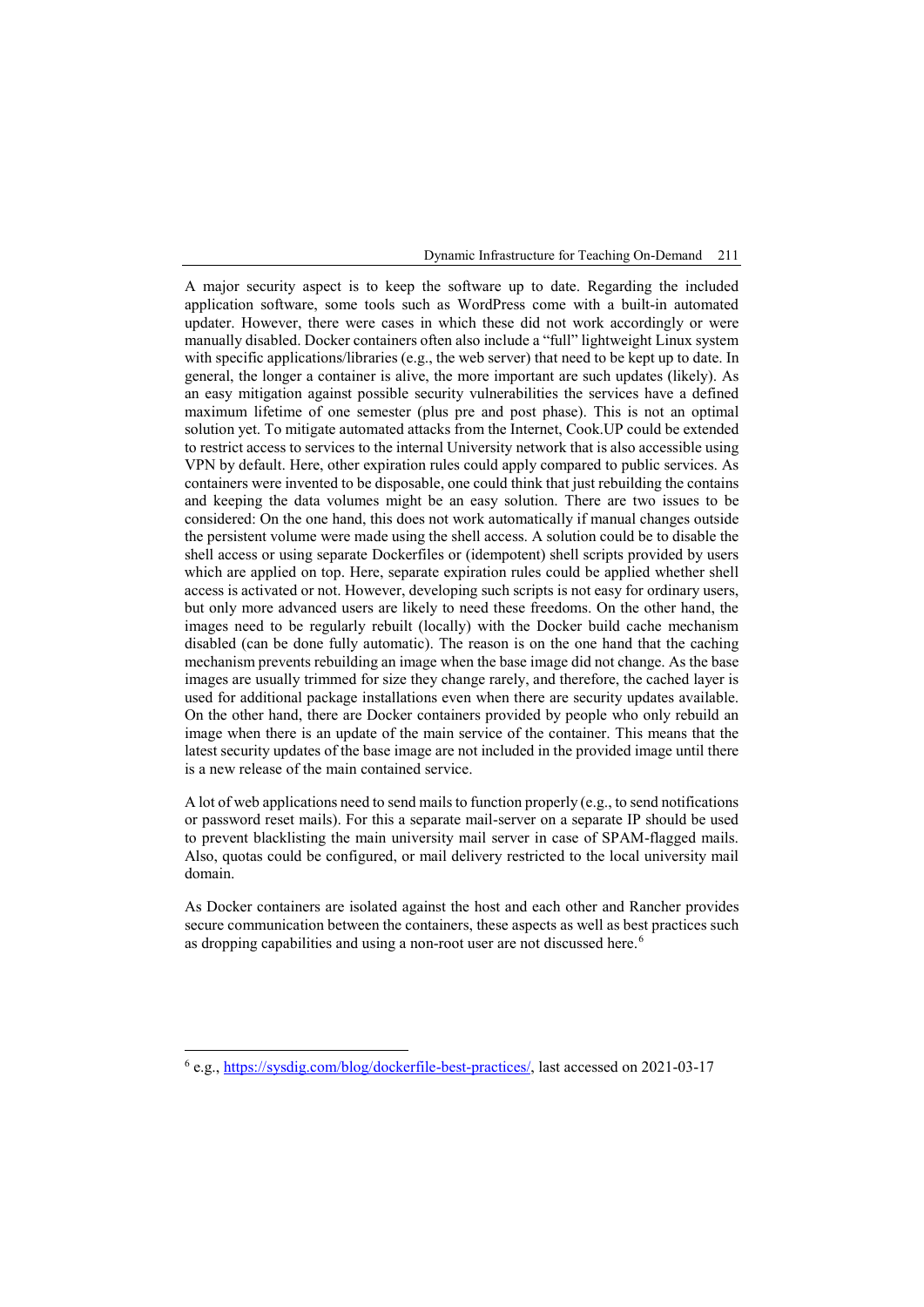### **6 Evaluation**

The prototype was evaluated using a qualitative semi-structured interview study accompanying the Technology Acceptance Model [Da89]. During the study, the participants had the task to request a service, access it, and delete it again afterwards. Eight teachers and system administrators from two German universities in Germany took part in the evaluation – except for one person all persons took already part in the first interview study. All participants were able to fulfil the task.

The interviews were recorded and partly transcribed – the key results from the interviews are: From the user's side, there were statements such as "I would like to use it immediately" – also the usage of Cook.UP was seen as easy enough. It was also stressed by the teachers that usage of the services should also be possible across different universities. The necessity for updates was seen by all participants, however, the consequences for fully automatic updates varied. On both sides, a possibility of automatic updating is expected, however, with the current design the possibility for updates was evaluated positively. In general, the system administrators were satisfied but aspects regarding the usage of the university account, the concrete adaption of service versions from official program sources, and for estimated manual efforts in deployment were seen critically. However, the degree of additional efforts was rated differently under the system administrators: On the one hand, the easier availability of services is seen as a reason for higher demand for support; on the other hand, the availability of fully automatically configured services is expected to lead to a decrease in requests for setting these up. Only two features were partly rated as insufficient or missing: the stability of the deployment process of the prototype and the technology choice. Still, the proposed approach as seen as a good starting point for further developments.

The Technology Acceptance Model combines the perceived usefulness ("the degree to which a person believes that using a particular system would enhance his or her job performance" [Da89]) and perceived ease-of-use ("the degree to which a person believes that using a particular system would be free from effort" [Da89]) as key indicators of willingness to use a new technology. The model is particularly helpful for systems that are not yet in use. The core component of the model is a standardized questionnaire for which a 7-point Likert-scale was used in the study (1 very unlikely to 7 very likely). From the users' side Cook.UP was rated positively by 80 to 100 % of the participants [Ze17]: the perceived usefulness (PU) was rated as  $\varnothing$ =5.9 and the perceived ease-of-use (PEOU) was rated as  $\varnothing$ =5.8. The providers' side shows fewer positive results, the PU rating is  $\varnothing$ =5.0 and the PEOU rating is  $\varnothing$ =5.7. The results should be interpreted with caution due to the small number of participants. Particularly, from the provider's side one person one person stands out with significant worse ratings compared to the others.

In summary, the prototype is rated overall positive and acceptable from the providers' and the users' perspective. Future work includes improvements to stability and the extension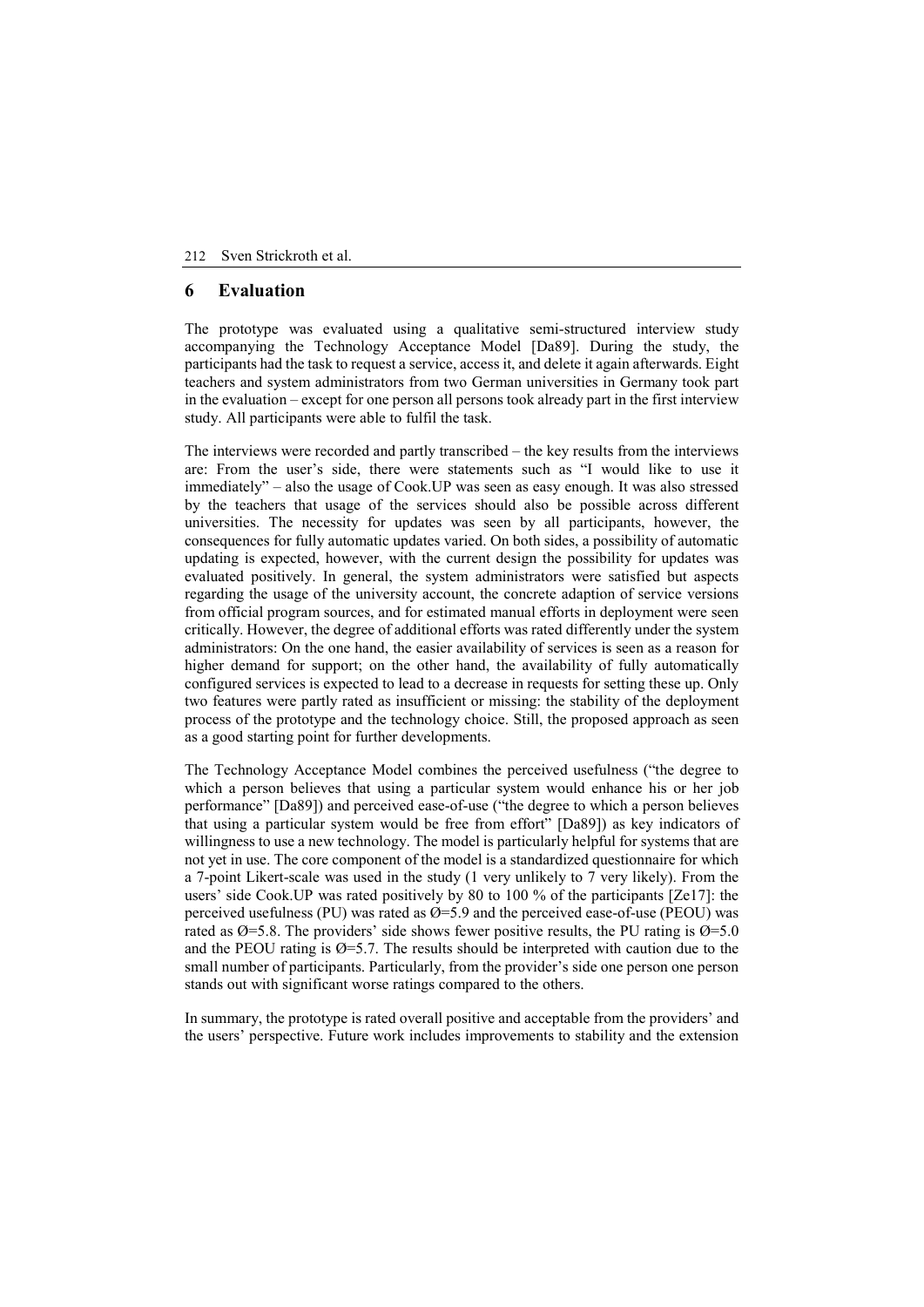of available services. Also, usage examples shall be provided to teachers to simplify tests and configurations.

### **7 Discussion**

Existing LMS already provide a broad range of features such as a Wiki and allow to build complex learning designs. However, from the interviews as well as our own experience, we have learnt that teachers still request specific services or also use external (commercial or freemium) tools (often with privacy doubts) because the integrated features do not seem to fit their needs or expectations regarding functionality or usability. Hence, teachers seem to see a higher benefit of using an "external" service compared to the possible better learning design integration in a LMS (as the proposed approach is web-based it can also be linked but the data transfer is be limited if the service does not have a specific interface such as LTI). The proposed approach does not reduce and might lead to further fragmentation of services. However, this must be seen in the context that teachers frequently use (different) external services anyway.

Closely linked are the statements of participants of the requirements interview study that often there is no overview of services officially provided by the central data centre. On the one hand this might be the reason why data centres requests for specific new services without knowing the reason for what it should be used and why the specific service is necessary. Figuring this out causes even more effort for a comprehensive consulting for which the system administrators in the data centre don't have the time or might not be qualified or the right contact person. On the other hand, this might be another reason why known external services are preferred. Approaches that also consider concrete teaching scenarios for recommending specific tools such as Tool.UP [KLS15] should be considered and also be integrated with Cook.UP so that teachers find suitable tools more easily, further service fragmentation can be mitigated, and can directly set them up.

In this paper only the teacher and system administrator perspectives were evaluated. On the one hand, having such a dynamic infrastructure at hand could also be very beneficial for students for building or integration of helpful services into their own personal learning environment (PLE). An integration into existing PLE systems such as Campus.UP [HKL14] should be considered. On the other hand, dealing with a larger number of separate services with a limited lifetime might not be optimal for students. In the current form (depending on the service), students would need to handle credentials for each service, data might be fragmented, and students might not be able to access course material in later semesters. These are valid issues that need to be addressed, however, those are also true for external services. Regarding the first issue, using an out-of-the-box integration of Single Sign-on into the services should be considered (e.g., by adapting the recipes). As the services are web-based, the contents can also be saved quite easily to mitigate the second issue.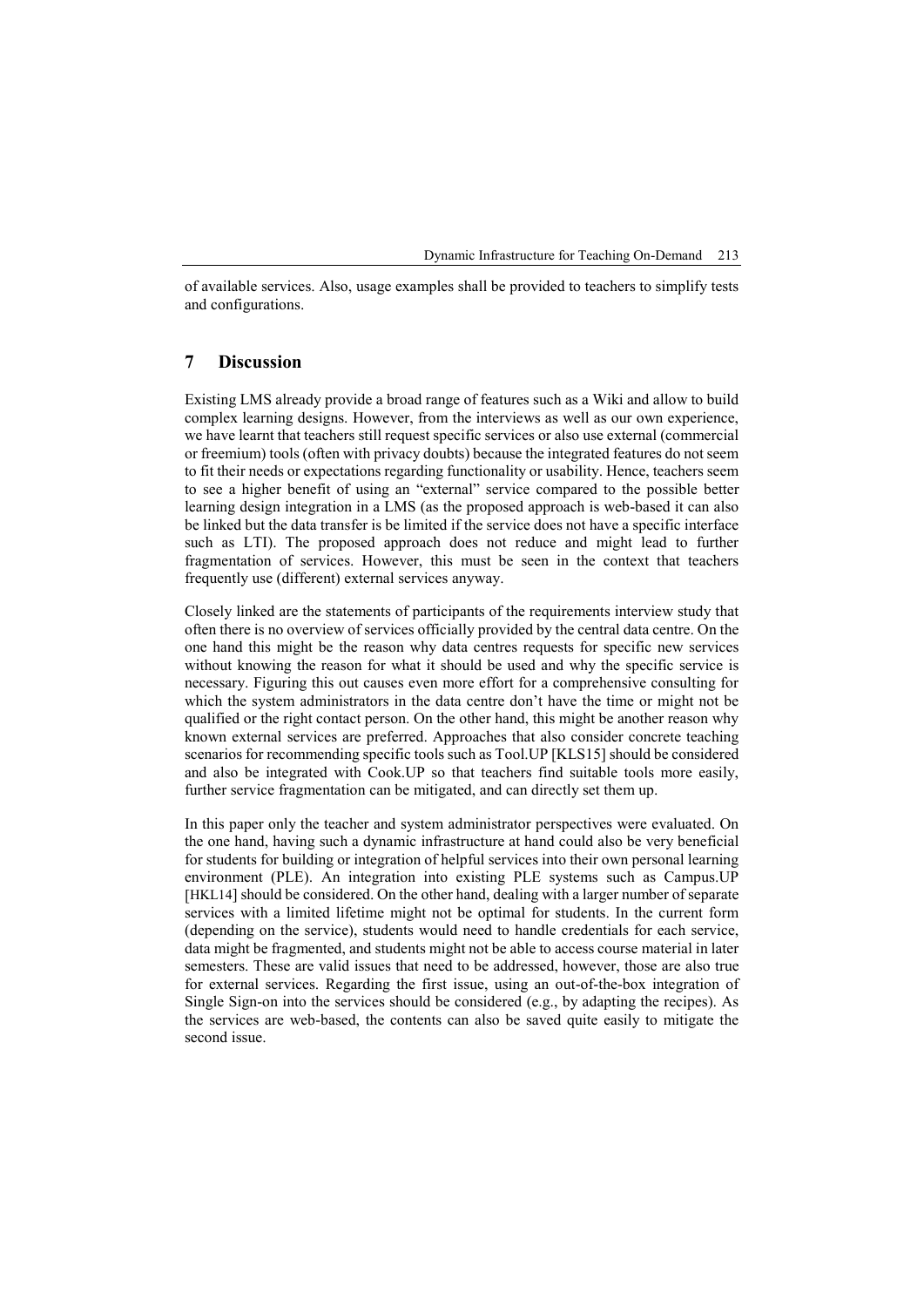For productive use, it was problematic that Rancher did not provide high availability of the container management software out of the box (at least with the used version). If the VM with the Rancher instance failed, then Cook.UP was no longer functional regarding the management of services. A possible solution is to use a different management software or a different Rancher backend which requires additional effort for development, deploying and testing. This solution could, then, also enable synergy effects and form a basis for other services that will be operated by the data centre in the future based on that container technology on the same infrastructure (cf. [Bu21]).

## **8 Summary & Outlook**

In this paper a dynamic infrastructure approach based on container technology for supporting education was proposed and evaluated. Key points of the proposed approach include to support non-IT users in easy and automated deployment of web-based platforms, which are also operable by the data centre with manageable effort. Without this approach users had to request manually configured services or, if not possible, users often requested whole VMs for deploying their services without having the necessary competencies to properly configure and manage a server.

The prototype Cook.UP was positively evaluated with potential users and data centre staff. The proposed approach is not yet in productive use but provides a solid technical foundation. Open points are: solving the high availability issue (even if it was rated low priority by the users), integration into the central backup, measuring the performance and scalability, improving the update mechanism (in order to optimally remove the automatic expiration policy; resilience tests for recovering from failed updates), working on solutions to allow more advanced users to provide/use/exchange their own recipes, support for student containers, and sustained maintenance of the prototype. In general, introducing such an infrastructure can also be seen as an enabler for data centres to explore and use new technologies for their own services, too [Bu21].

Based on the general architecture of Cook.UP, it would be feasible to consider its use also for the research context. Creating and establishing a container-based research environment could greatly improve cooperation of researchers as well as transparency and reproducibility of research results [Co15, St19]. The even more salient conflict between reproducibility by keeping the original versions of systems, software, and libraries, while security strongly requires keeping systems up to date is not yet solved. Current initiatives in research data management<sup>[7](#page-9-0)</sup> take up this approach for building an environment that fit better to researchers' needs.

<span id="page-9-0"></span> <sup>7</sup> https://nfdixcs.org/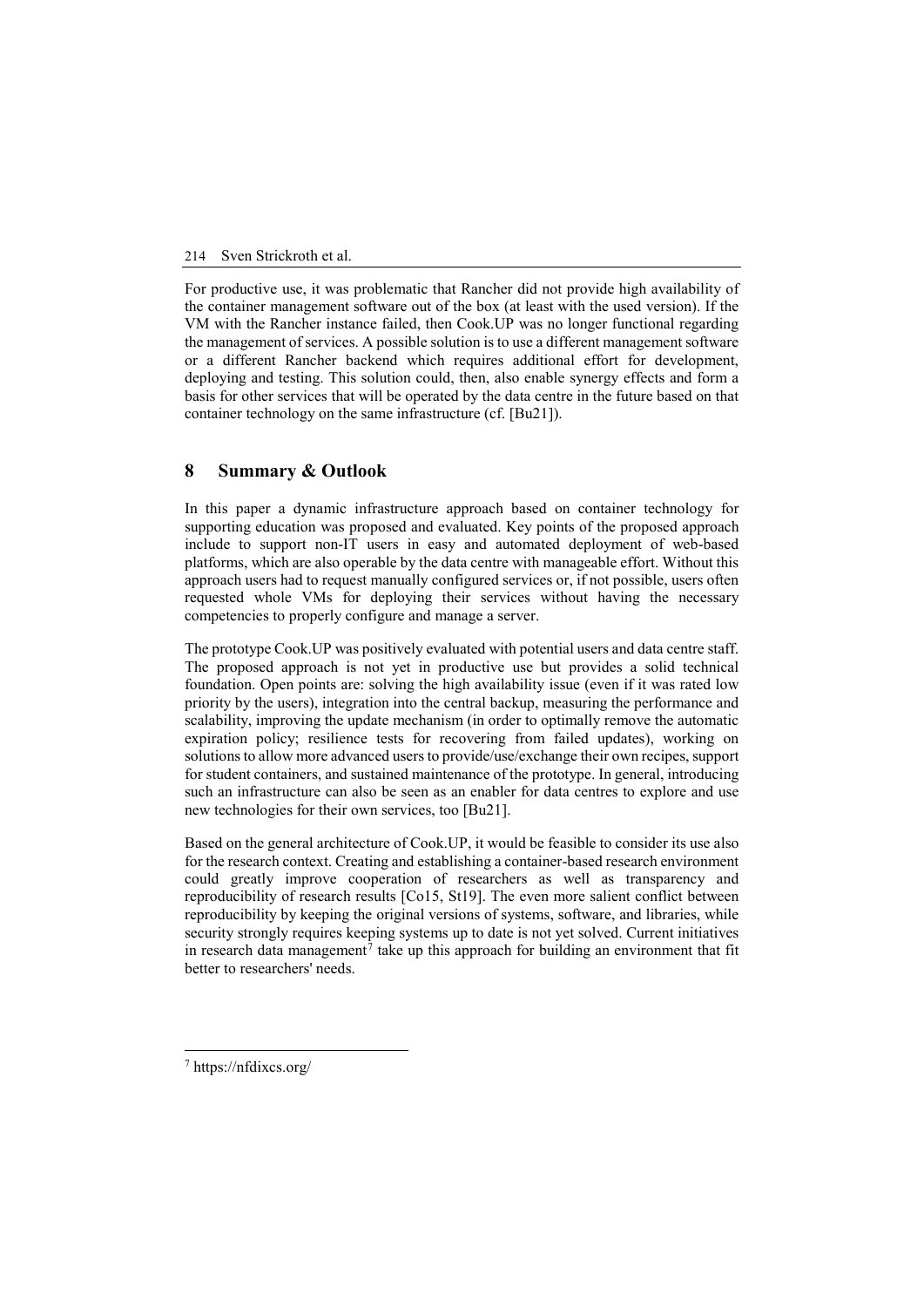## **Acknowledgements**

The authors would like to thank Manuel Zedel for the requirements analysis, design, implementation, and evaluation of Cook.UP in his Master thesis. Also, the authors are deeply grateful to all participants of the study for sharing their valuable perspectives.

# **Bibliography**

- [Ar09] Arazy, O., Gellatly, I., Jang, S., & Patterson, R. (2009). Wiki deployment in corporate settings. IEEE Technology and Society Magazine, 28(2), 57–64.
- [Bu21] Bußler, D., Lucke, U., Strickroth, S. & Weihmann, L. (2021). Managing the Transition of Educational Technology from a Research Project to Productive Use. SE-SE 2021. Proceedings of the Software Engineering 2021 Satellite Events. CEUR-WS, Vol. 2841.
- [Co15] Collberg, C., Proebsting, T. A. & Warren, A. M. (2015). Repeatability and Benefaction in Computer Systems Research: A Study and a Modest Proposal, TR 14-04, University of Arizona.
- [Da89] Davis, F.D. (1989). Perceived Usefulness, Perceived Ease of Use, and User Acceptance of Information Technology. MIS Quarterly 13/3, 319–340.
- [Bo11] Booth, S., Peacock, S. & Vickers, S.P. (2011). Plug and play learning application integration using IMS Learning Tools Interoperability. In G. Williams, P. Statham, N. Brown, B. Cleland (Eds.) Changing Demands, Changing Directions. Proceedings ascilite Hobart 2011 (pp.143–147).
- [Doe11] Doelitzscher, F., Sulistio, A., Reich, C., Kuijs, H., & Wolf, D. (2011). Private cloud for collaboration and e-Learning services: from IaaS to SaaS. Computing, 91(1), 23–42.
- [HKL14] Hafer, J., Kiy, A. & Lucke, U. (2014). Moodle & Co. Auf dem Weg zur Personal Learning Environment. e-learning & education (eleed), 10, p. 27.
- [KLL17] Kiy, A, List, C. & Lucke, U. (2017). A Virtual Environment and Infrastructure to ensure future readiness of Data Centers. Eur. J. of Higher Education IT (EJHEIT), 2017-1.
- [KLS15] Kiy, A., Lucke, U. & Sass, K., (2015). Gewusst was: Mit einer E-Learning-Toolbox die persönliche virtuelle Umgebung gestalten. In: Pongratz, H. & Keil, R. (Hrsg.), DeLFI 2015 – Die 13. E-Learning Fachtagung Informatik. Bonn: Köllen, p. 43–55.
- [LCH14] Limoncelli, T. A., Chalup, S. R. & Hogan, C. J. (2014). The Practice of Cloud System Administration: DevOps and SRE Practices for Web Services, Volume 2, Addison-Wesley Professional.
- [OT17] Ochoa X., Ternier S. (2017) Technical Learning Infrastructure, Interoperability and Standards. In: Duval E., Sharples M., Sutherland R. (eds) Technology Enhanced Learning. Springer, Cham.
- [SHS15] Schlarb, M., Hundt, C., & Schmidt, B. (2015). Sauce: A web-based automated assessment tool for teaching parallel programming. In Hunold, S., Costan, A., Gimenez, D., Iosup, A., Ricci, L., Gomez Requena, M. E., Scarano, V., Varbanescu, A. L., Scott,